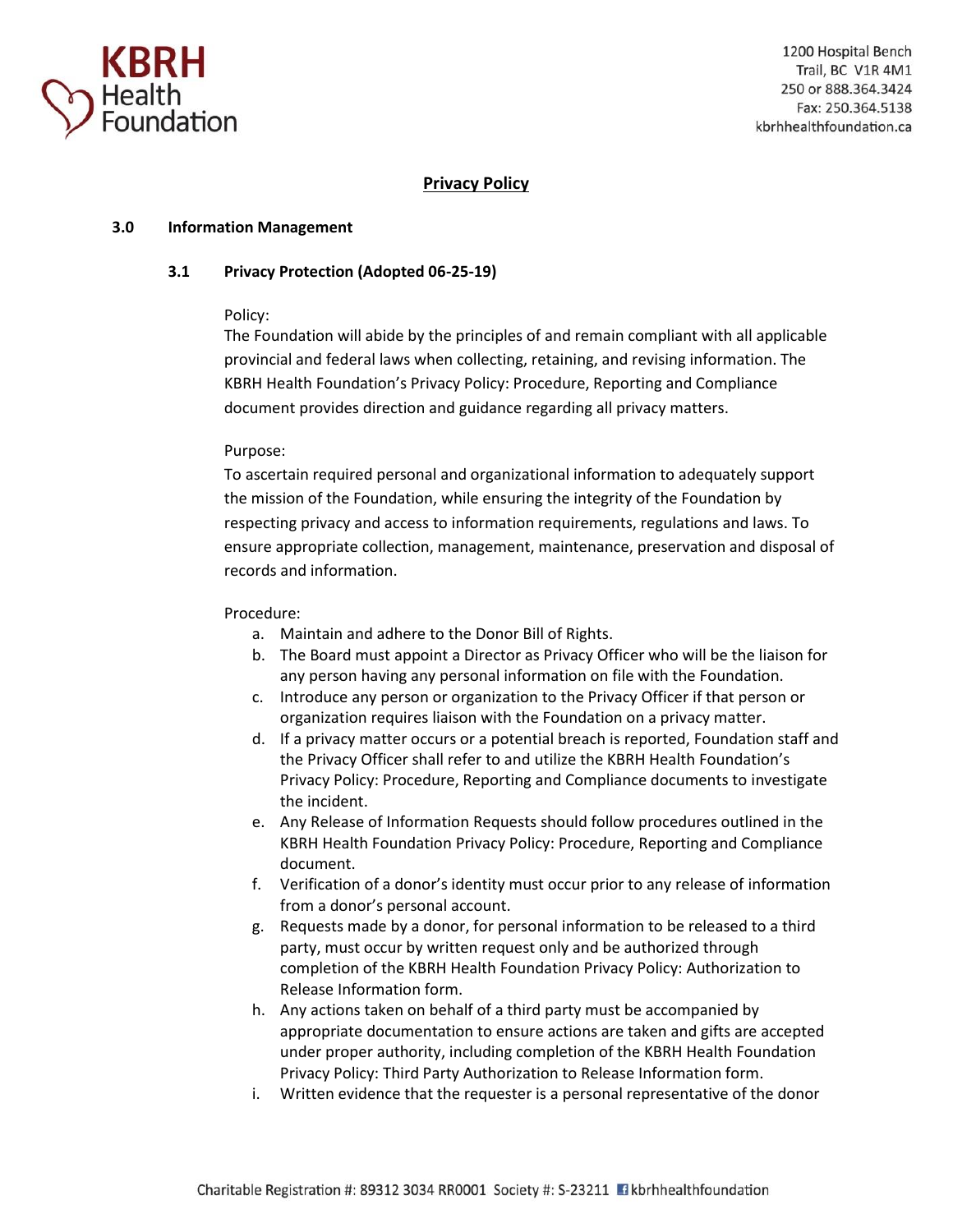and has authority to act must be provided through presentation of Power of Attorney, a clear statement from the administrator or executor indicating authority to act, a copy of the Will, Letter of Probate, and/or Affidavit of Assets. Responses to written requests for personal information should occur within thirty (30) days, and in writing.

- j. Ascertain and record only necessary information.
- k. Use information only for the purpose for which it was ascertained, and do not disclose information by way of sharing, renting or selling it to a third party.
- l. Develop an electronic database, supported by hard copy files when appropriate, on current and potential donors and Foundation members.
- m. Maintain the integrity of the information by making revisions on a timely basis, including the notation of those who do not wish to be contacted.
- n. Delete or destroy unneeded electronic or hard copy information at least once a year.
- o. Personal information collected must be retained for one (1) year, after which it must be destroyed, if the purposes of collection are no longer served and there is no legal or business purposes for keeping it.
- p. May delete or destroy a donor's information file after a minimum seven (7) years of inactivity, keeping only the donor's name, last known address, and total donation revenue; with donors of endowed gifts and estates exempted.
- q. Secure all donor information in the offices of the Foundation and in controlled access computer data storage. All cash currency and donor information must be secured by staff in the safe or in a secure location.
- r. Backup electronic database daily, including all pertinent financial information.
- s. The Director of Development is responsible for informing the Privacy Officer, Executive and the Board of any privacy legislation or regulation relevant to the Foundation.

#### **3.2 Confidentiality (Adopted 06-25-19)**

#### Policy:

The Foundation will treat all personal information ascertained as confidential and disclose this information only to those persons authorized to receive, and in need of, such information to fulfill their duties.

#### Purpose:

To maintain the public respect and trust of the Foundation and uphold donor confidentiality.

#### Procedure:

- a. At the beginning of a Director's term, the Director takes and signs the Board of Directors Membership Agreement which includes an Oath of Office, Confidentiality Statement, Conflict of Interest Statement & Statement of Commitment.
- b. The signed document is kept on file during the Director's tenure.
- c. At the beginning of employment, staff take and sign the Employee Agreement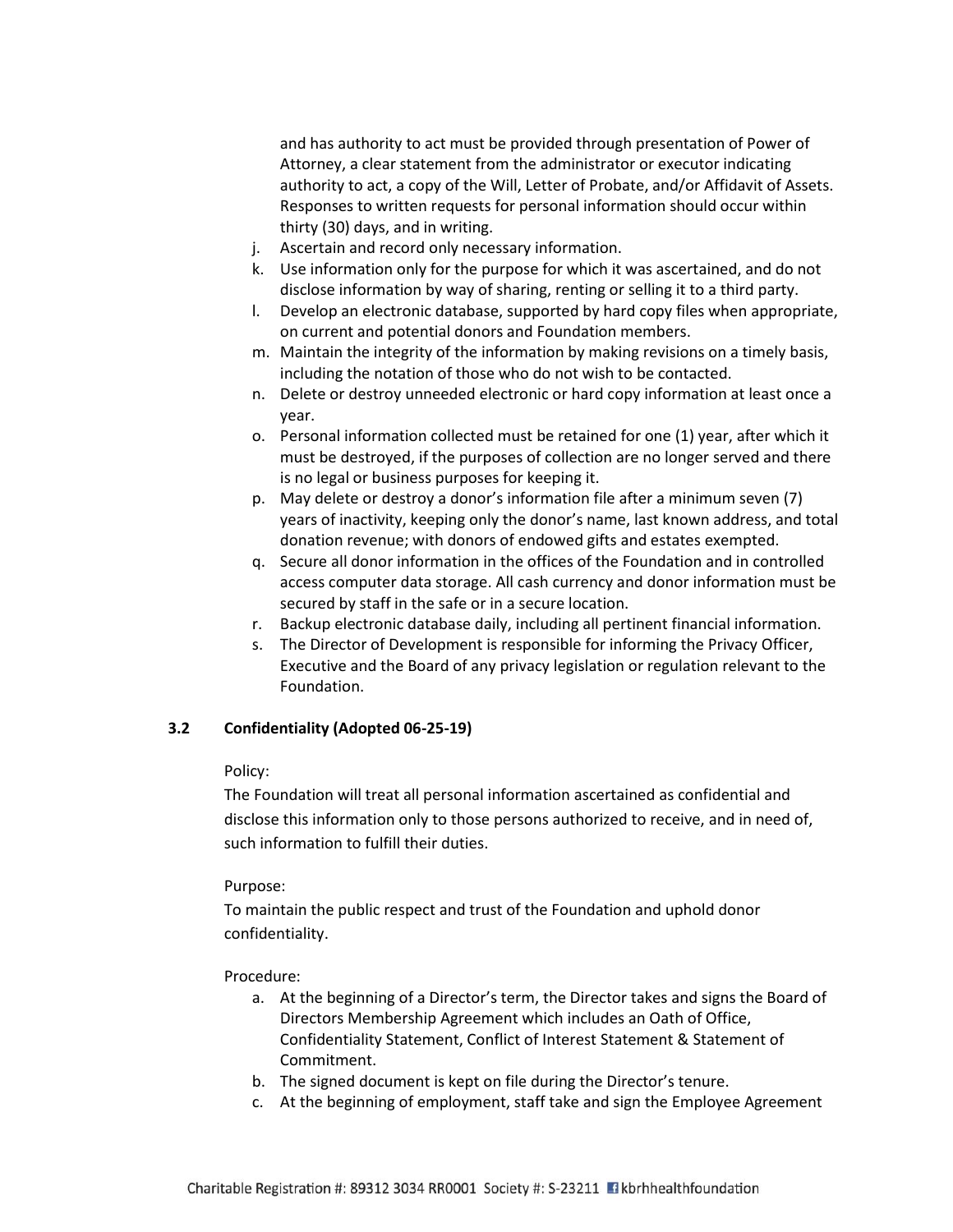which includes an Oath of Office, Confidentiality Statement, Conflict of Interest Statement & Statement of Commitment.

- d. Volunteer role descriptions and orientation information will be provided to all volunteers to ensure confidentiality is maintained while engaging in any Foundation volunteer activities.
- e. Any breach of confidentiality will be impartially investigated by the Privacy Officer using the KBRH Health Foundation Privacy Policy: Procedure, Reporting and Compliance document, and if proven or substantiated may result in removal from the Foundation, which includes Foundation Directors, staff and volunteers.
- f. Director and staff signed Agreements are kept on file after their departure, in accordance with privacy legislation guidelines.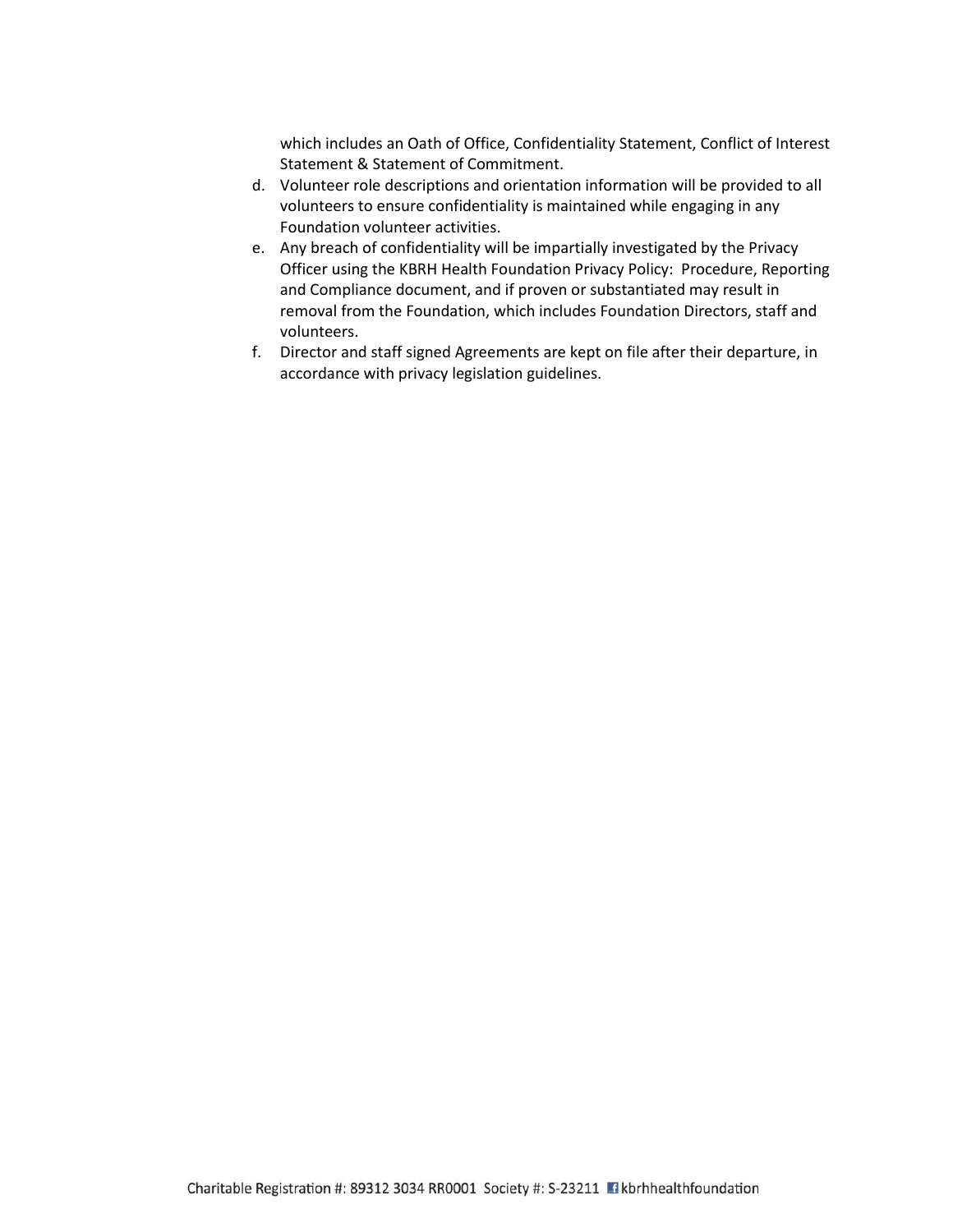# **KBRH Health Foundation Privacy Policy: Procedure, Reporting and Compliance**

### **Challenging Compliance**

Individuals have the right to challenge an organization's compliance with applicable privacy legislation. If this occurs, staff are directed to provide a report which addresses the concerns and includes: the KBRH Health Foundation's Privacy Policy, a synopsis of protocol followed to maintain privacy, and a remediation plan for any omitted/noncompliant/unaddressed practices. This report will be signed off on by the Privacy Officer and provided to the complainant.

### **Reporting on Overall Privacy Policy and Compliance Activities**

Foundation staff will review the Privacy Policy and perform a Privacy Audit at each fiscal year end. After this review, the DOD will present a compliance report to the Privacy Officer(s), Executive and Board, encompassing all aspects of the KBRH Health Foundation's Privacy Policy. Adjustments will be made as necessary, with approval of the Executive and Board.

# **Risk Assessment & Privacy Audit Check List**

Risk Assessments will be conducted on an annual basis, using the following check list, to ensure compliance with applicable legislation.

- 1. Privacy Officer Appointment
- 2. Collection, Use and Disclosure of Personal Information.
	- a. Must inform individuals of reason and obtain consent for collection, use and disclosure of personal information;
	- b. Personal information collected, used or disclosed for appropriate purposes and limited to those purposes; and
	- c. Act with openness, accountability and transparency at all times.
- 3. Access to and Correction/Annotation of Personal Information
	- a. Maintain accurate records;
	- b. Individuals have a right to access and correct/annotate only their own personal information;
	- c. Requests for personal information received directly from an individual donor pertaining to his/her donor account can occur upon verification of the donor's identity. Verification of identity can occur by confirming donor information through the use of a minimum of 2 questions such as: mailing address, spouse's name, last donation made, designation of last donation, or ideally showing identification such as a driver's license, if the donor presents in the office in person;
	- d. Requests made by a donor, for personal information to be released to a third party, must occur by written request only and be authorized through completion of the "KBRH Health Foundation Privacy Policy: Authorization to Release Information" form;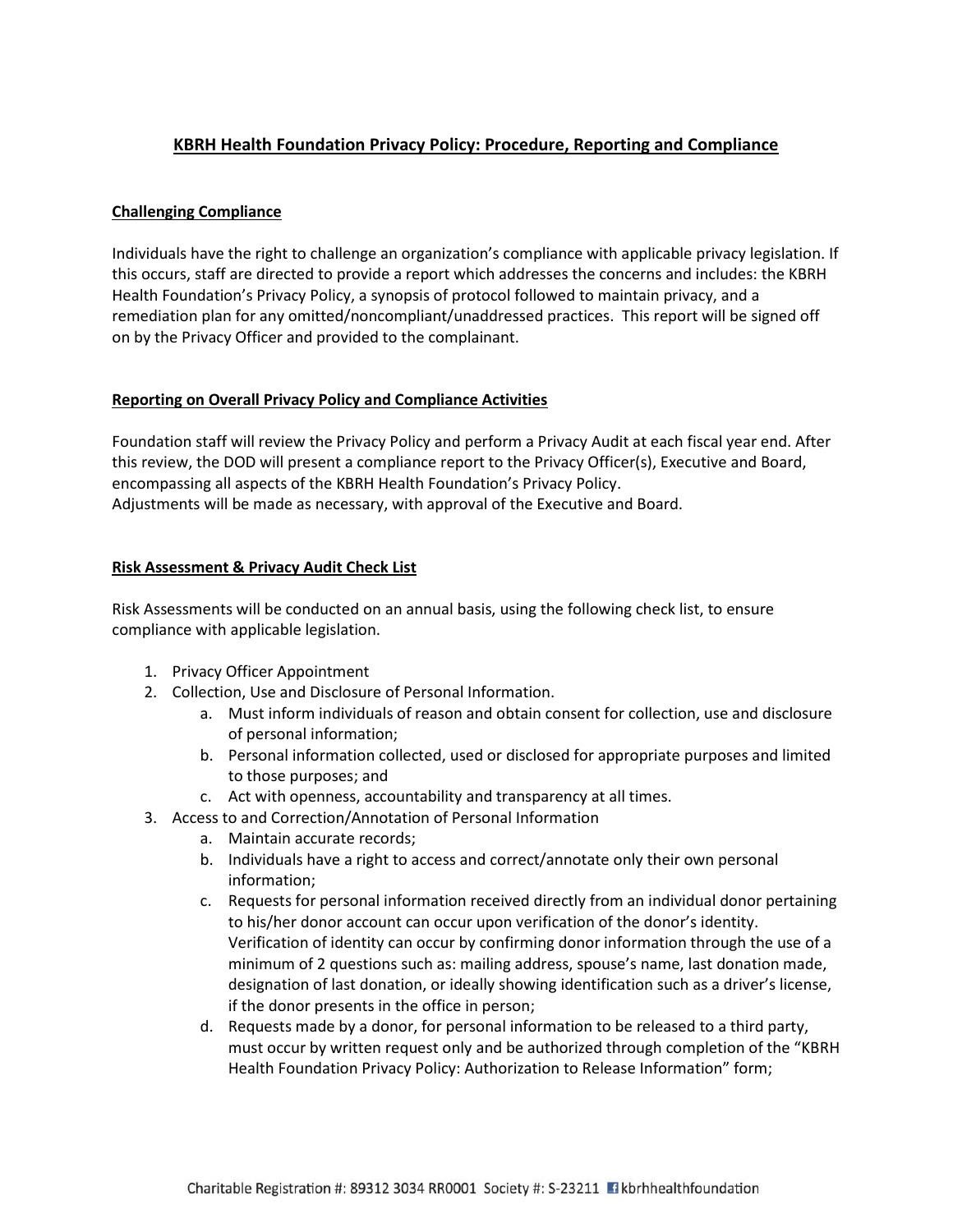- e. Any third party, who is requesting information from a donor's account, must prove their legal authority. Proof of legal authority must be provided via written evidence that the requester is a personal representative of the donor. Legal authority may include: power of attorney, appointee by court (committee), executor or administrator;
- f. Any actions, including but not limited to in kind donations, financial donations, requests for information and requests for replacement tax receipts, made on behalf of a third party must be accompanied by appropriate documentation to ensure actions are taken and gifts are accepted under proper authority. With living donors, notification of Power of Attorney and/or a clear statement from the administrator or executor indicating Legal Authority to Act is required. Donations or requests on behalf of an Estate must be accompanied by a copy of the Will, a Letter of Probate and/or an Affidavit of Assets. A copy of all documentation must be secured and kept on file in the KBRH Health Foundation office. Forms must be kept in the donor's Estate file and/or Power of Attorney file, and with the relevant batch report;
- g. If notification of Power of Attorney and/or a clear statement from the administrator or executor indicating Legal Authority to Act, a Letter of Probate, and/or an Affidavit of Assets are provided, the "KBRH Health Foundation Privacy Policy: Third Party Authorization to Release Information" form is not required;
- h. When requesting information from a donor's account, third parties shown to have legal authority are required to complete the "KBRH Health Foundation Privacy Policy: Third Party Authorization to Release Information" form prior to release of any information to a third party;
- i. Surviving spouses, who share a joint account with their partner, do not need to complete a "KBRH Health Foundation Privacy Policy: Authorization to Release Information" form as their Foundation account was linked through marriage; and
- j. Responses to requests for personal information should occur within 30 days, and in writing.
- 4. Retention and Disposal of Personal Information
	- a. Destroy information (electronic and hard copy) when no longer needed for a specific legal/business purpose;
	- b. Annual review and disposal of records;
	- c. Maximum retention of records of 1 year unless for a specific legal/business purpose; and
	- d. Secure disposal by shredding or secure shredding bin.
- 5. Security and Access Controls
	- a. External office doors locked when office unoccupied;
	- b. Safe locked nightly;
	- c. Filing cabinets locked nightly;
	- d. All blank cheques secured in locked filing cabinets;
	- e. Computer system access encrypted using User ID's and passwords;
	- f. Computers logged off nightly;
	- g. Computer backup- as per IHA protocol;
	- h. "Need to Know Policy": Employees have access to the minimum amount of personal information needed to perform duties within the organization, as per their Job Descriptions and Roles; and
	- i. Staff provided access to a lockable/secured space designated for their personal items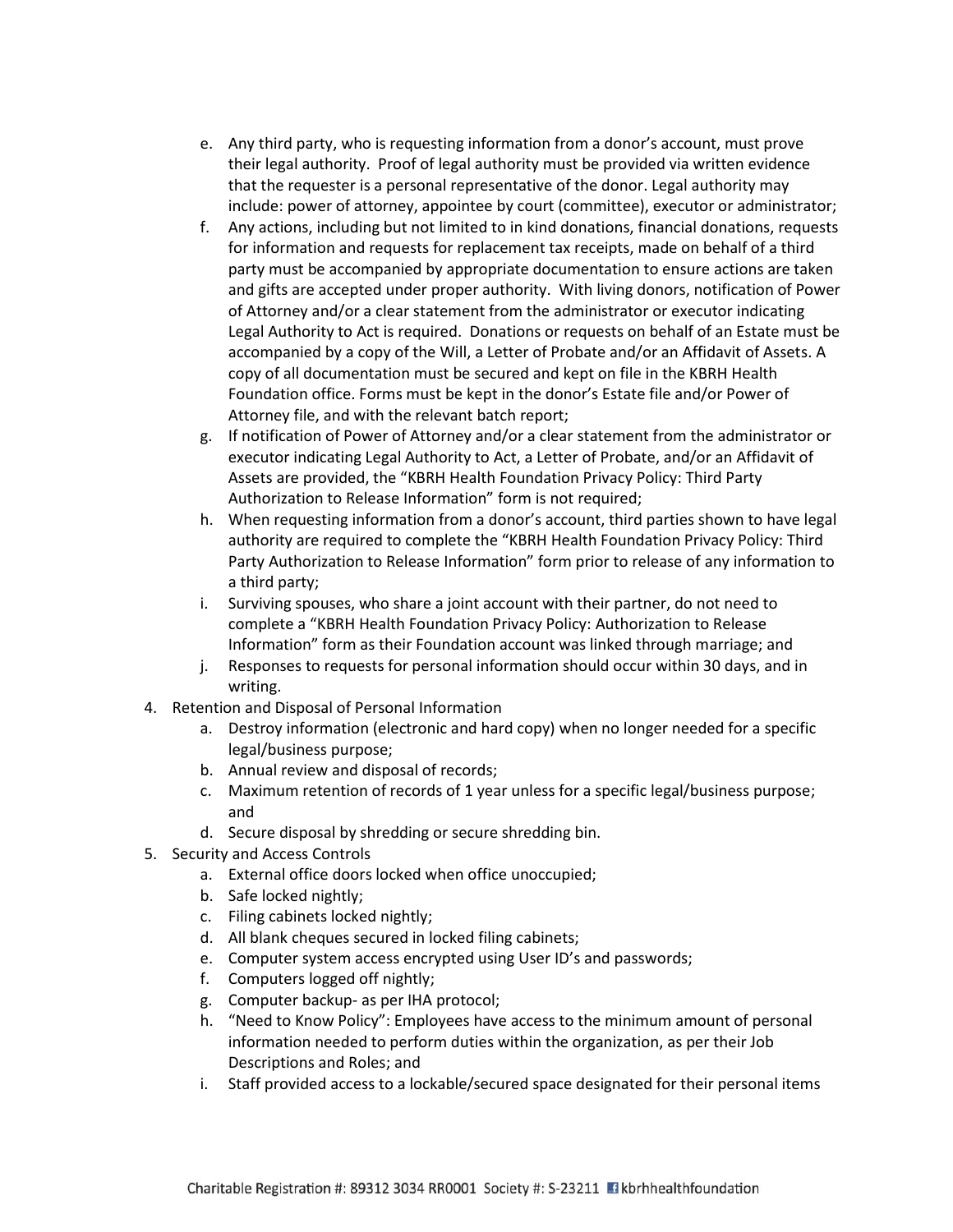# 6. Training

- a. All new employees must receive privacy training and education prior to accessing personal information;
- b. Privacy training updates will be provided as required and upon receipt of new information;
- c. All staff and Board Directors must sign the Employee Agreement and Board Director Membership Agreement, respectively, which includes the Oath of Office, Confidentiality Statement, Conflict of Interest Statement and Statement of Commitment annually; and
- d. All volunteers will receive role descriptions and orientation information to ensure confidentiality is maintained while engaging in any Foundation volunteer activities.

# **Procedure In the Event of a Complaint or Privacy Breach**

- 1. Foundation staff to identify breach/potential breach and/or to receive complaint;
- 2. Collect all necessary information using the Breach Report Form;
- 3. Assure complainant that issue will be addressed and outline timeframe in which they can expect to receive return communication;
- 4. Inform Foundation Privacy Officer of breach/potential breach and/or complaint;
- 5. Privacy Officer to speak to Foundation staff to record their information about the event;
- 6. Privacy Officer to speak to complainant if required;
- 7. Assess if situation is a breach of privacy or legitimate complaint, considering the scope of the issue;
- 8. Recover information as soon as possible and to the fullest extent possible, maintaining records of requests;
- 9. Assess why breach occurred: ie; mistake, misunderstanding, carelessness, intentional, other;
- 10. Contact complainant with respect to resolution and remediation and discuss what is required; and
- 11. Implement steps to prevent future breaches/complaints. ie; training, policy change, revise security, etc.
- 12. Privacy Officer completes the Privacy Officer Confirmation of Resolution Template to conclude the investigation and incident.

### **Assessment Criteria for Privacy Breach**

Breach Report Form should be completed to assess and identify each privacy breach.

### **1. Incident description: Identify:**

- Identify the incident.
- Date of the incident?
- When the incident was discovered?
- How was the incident discovered?
- Location of the incident?
- Cause of the incident?

### **2. Breach containment and preliminary assessment:**

- Immediately contain the breach and recover information if possible.
- Designate an appropriate individual to lead the initial investigation.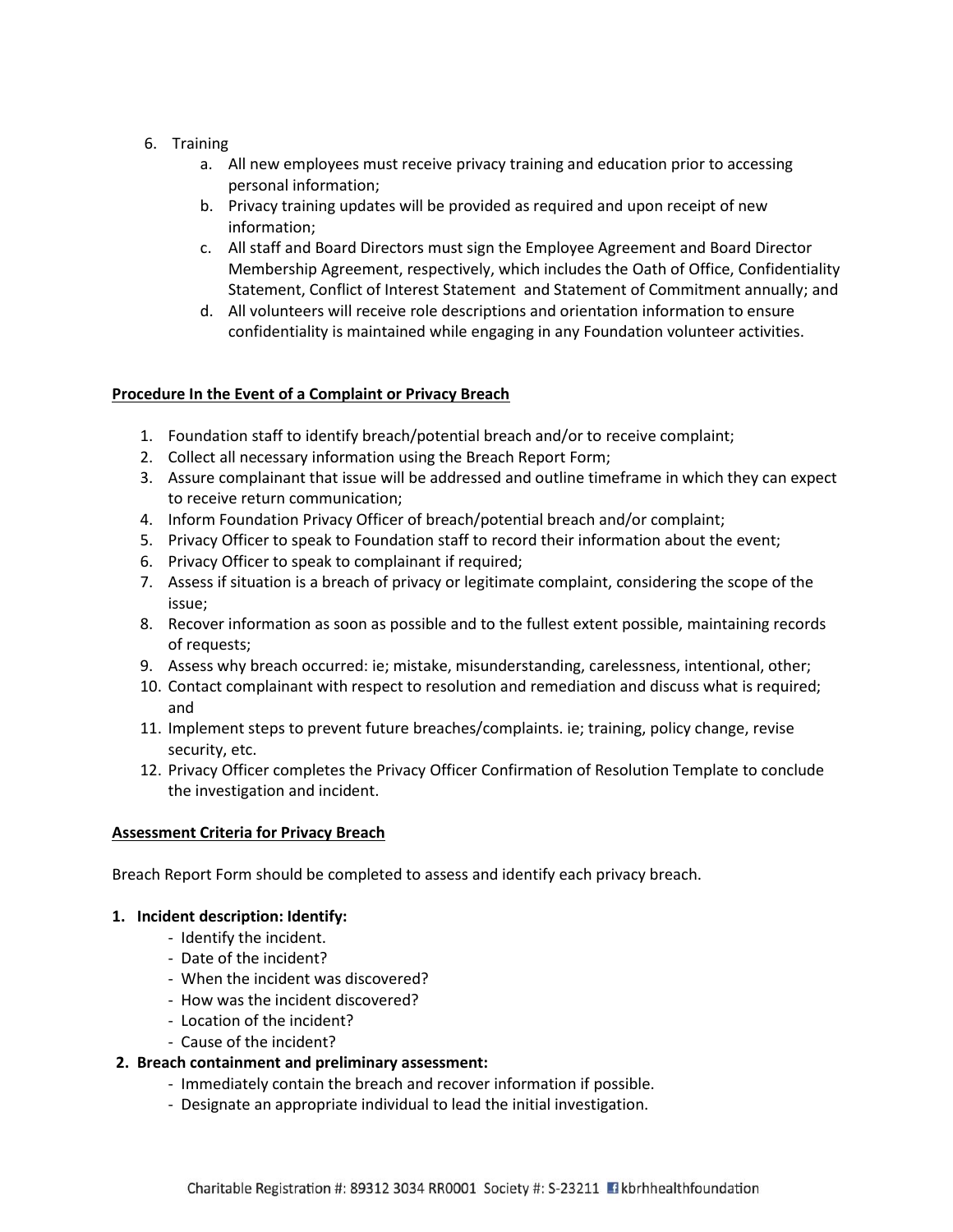- Determine who needs to be made aware of the incident internally, and potentially externally, at this preliminary stage. Escalate internally as appropriate, including informing the person within your organization responsible for privacy compliance.
- If the breach appears to involve theft or other criminal activity, notify the police.
- Do not compromise the ability to investigate the breach. Do not destroy evidence that may be valuable in determining the cause or allow you to take appropriate corrective action.

### **3. Evaluate the risks associated with the breach. Determine:**

- What personal information was involved
- What the cause and extent of the breach was
- How many individuals have been affected and who they are
- What harm could result from the breach
- Identify physical security in place at time of incident
- Identify technical security in place at time of incident
- Assess type of harm(s) and level of harm that may result
- Assess likelihood of harm occurring

### **4. Notification:**

- Determine whether affected individuals should be notified
- If they are to be notified, determine when and how, and who will notify them
- Decide what should be included in the notification
- Determine if others should be informed (i.e. privacy commissioners, police)
- Describe steps taken to notify individuals

#### **5. Prevent future breaches**

- Describe steps taken to reduce the risk of harm to individuals
- Implement appropriate measures to prevent future breaches

*Approved June 25, 2019, Board of Directors*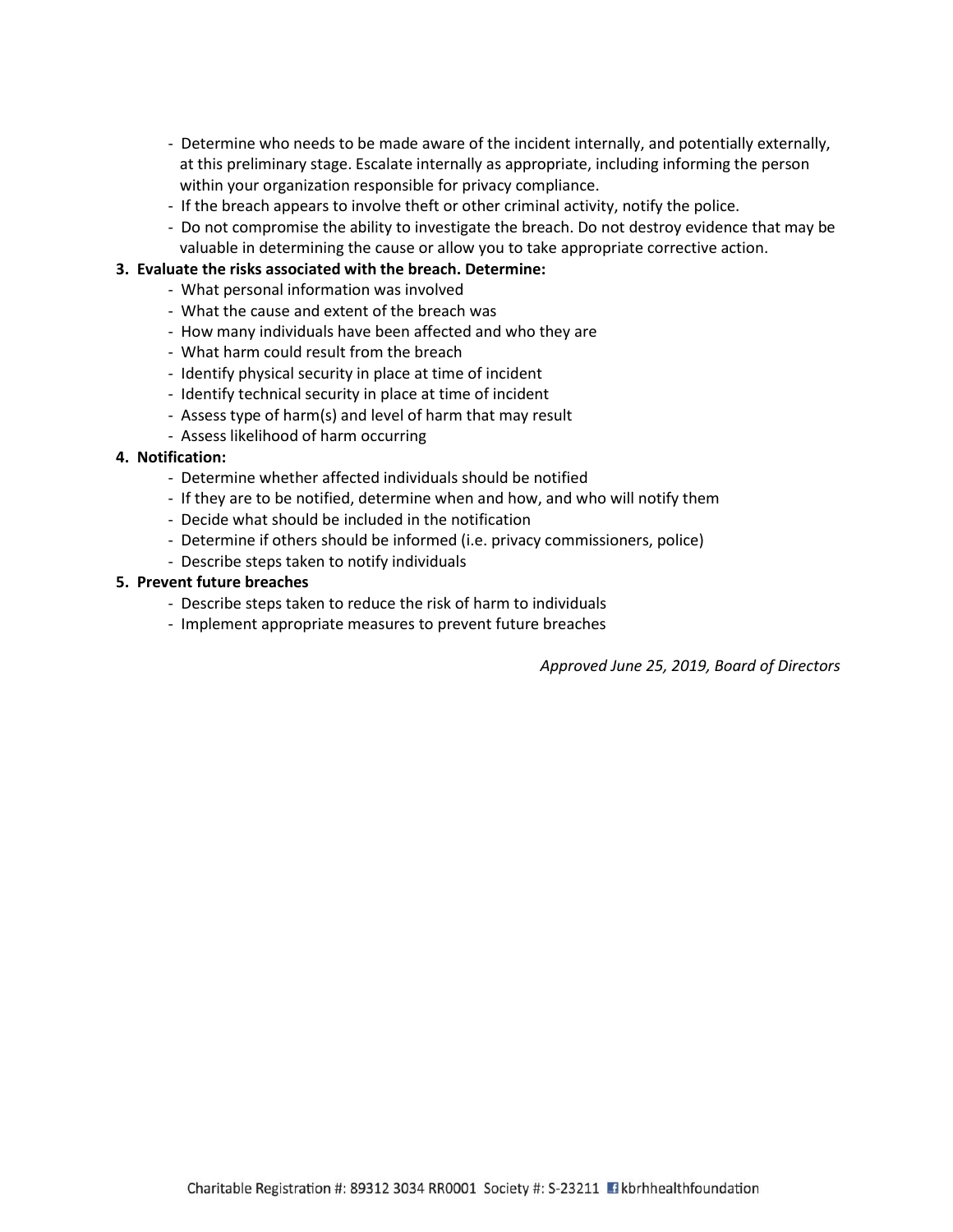# **Privacy Policy: Authorization to Release Information**

| pertaining to my donor account.                                                                                           |                                                                                                                                                                                                                                                                         |
|---------------------------------------------------------------------------------------------------------------------------|-------------------------------------------------------------------------------------------------------------------------------------------------------------------------------------------------------------------------------------------------------------------------|
| The information to be released is described or listed as:                                                                 |                                                                                                                                                                                                                                                                         |
| The records are required for the specific purpose of:                                                                     |                                                                                                                                                                                                                                                                         |
| Foundation in compliance with all applicable provincial and federal laws.                                                 | I understand that my authorization will remain effective from the date of my signature until<br>and that the information will be handled confidentially by the KBRH Health ended to hardward and that the information will be handled confidentially by the KBRH Health |
|                                                                                                                           | I understand that I may revoke authorization at any time by written, dated communication.                                                                                                                                                                               |
| I understand its content. My signature below indicates my consent.                                                        |                                                                                                                                                                                                                                                                         |
| Requester:                                                                                                                |                                                                                                                                                                                                                                                                         |
|                                                                                                                           |                                                                                                                                                                                                                                                                         |
|                                                                                                                           |                                                                                                                                                                                                                                                                         |
|                                                                                                                           |                                                                                                                                                                                                                                                                         |
|                                                                                                                           |                                                                                                                                                                                                                                                                         |
| <b>Foundation Staff:</b>                                                                                                  |                                                                                                                                                                                                                                                                         |
|                                                                                                                           |                                                                                                                                                                                                                                                                         |
|                                                                                                                           |                                                                                                                                                                                                                                                                         |
| Identification Checked of Requester: Y/N (please circle)<br>Photocopy of Identification of Requester: Y/N (please circle) |                                                                                                                                                                                                                                                                         |

*Approved May 23, 2017, Board of Directors*